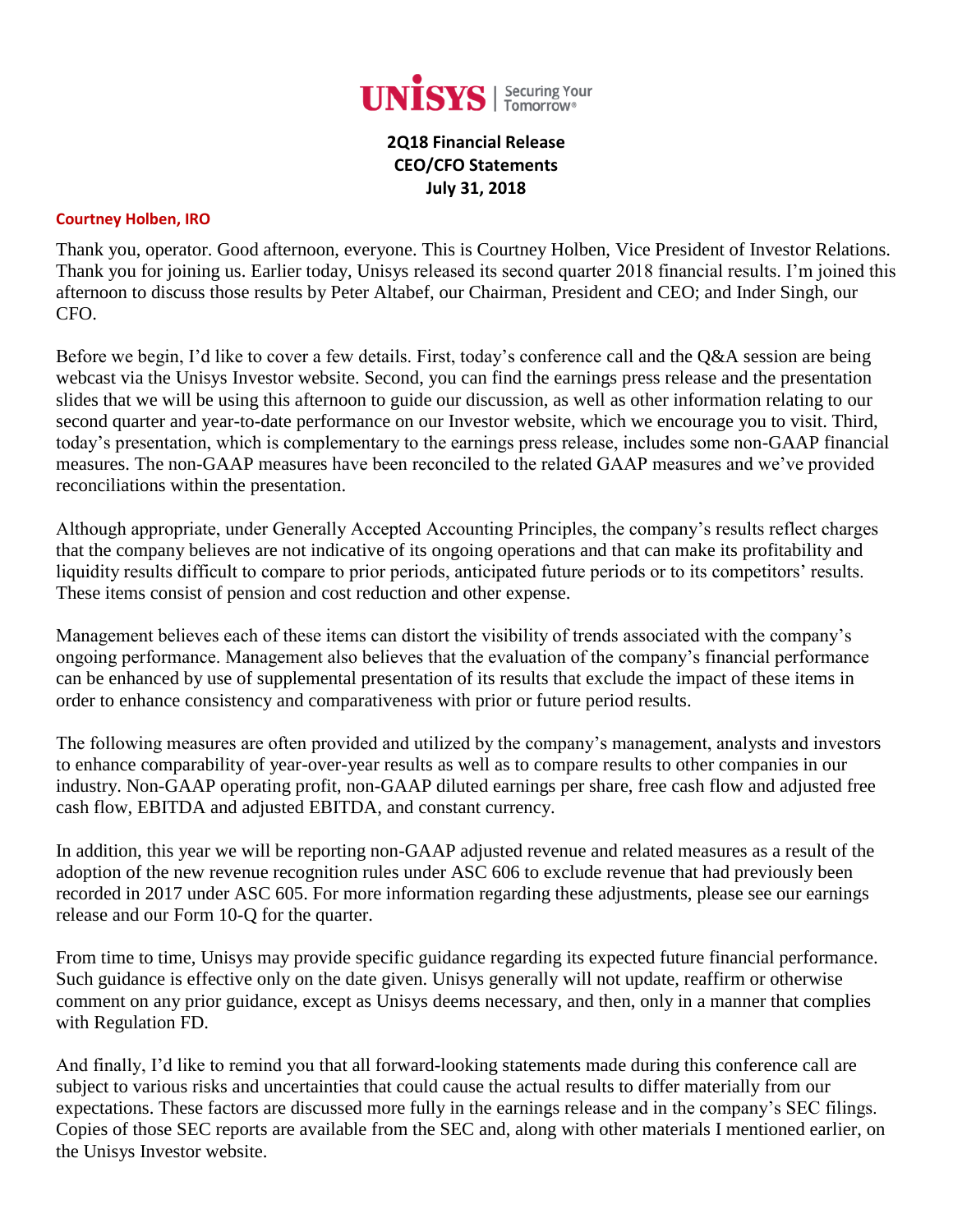And now, I'd like to turn the call over to Peter.

#### **Peter Altabef, CEO**

Thank you, Courtney. And thank you all for joining us today to discuss our second quarter financial results. We're pleased that our strong start to the year has continued in the second quarter. We saw progress from our go-to-market efforts. Total second quarter revenue of \$667 million reflected services revenue growth of 2.1% year-over-year. Focus industry revenue grew 10.5% year-over-year. TCV or total contract value grew 70% year-over-year in the quarter at 120% for the first half. New business TCV for the second quarter and first half was up 102% and 126% respectively.

ACV or annual contract value, which is the contracted revenue in the first 12 months of a contract, was roughly flat in the quarter. However, it is still up 47% year-over-year. New business ACV was down 21% year-overyear in the quarter, driven largely by the fact that we saw a more significant portion of sales coming from large, complex, multi-year managed services contracts for new logo clients, which have longer transition or implementation time, which in turn reduces the opportunity for ACV. However, this metric was still up 22% year-over-year for the first half.

Technology revenue was in line with our expectations indicated in our last call, largely driven by the schedule of ClearPath Forward contract renewals. We also saw progress in our ongoing efforts to improve profitability, with non-GAAP operating profit margin, adjusted EBITDAS margin, services margins and technology margins, all expanding year-over-year. Based on all of this, we are reaffirming our full-year guidance. Inder will provide more color on this as well as our broader financial results shortly.

At the segment level, we saw Services revenue growth and margin expansion in the second quarter, although there are still opportunities for improvement. We continue working to increase the efficiency of our Services delivery engine. Our ratio of full-time equivalents, or FTEs, to manage devices in our cloud and infrastructure services business improved by 36% year-over-year for the quarter. As we discussed, we are focused on further improving efficiency through increased automation and artificial intelligence. We're continuing this process and deploying additional technologies. We expect to see continued improvements over the coming quarters.

During the second quarter, we launched Unisys InteliServe, enhancing our intelligent user-centric service desk experience for our digital workplace solution. The InteliServe platform allows users to access support services securely and in a simple and personalized manner across all channels.

Moving to our Technology segment, as I mentioned earlier, Technology revenues in the second quarter were roughly in line with company expectations discussed on the last call at \$81 million. For the first half of the year, TCV in our industry application products and for Stealth, each of which have elements of Technology and Services, grew over 200% year-over-year. Stealth revenue was also up over 200% in the second quarter.

During the second quarter, we successfully implemented a Stealth solution for a United States federal national security agency to provide enhanced biometric identity management capabilities. Our Stealth solution was chosen due to its scalable architecture, allowing for the use of dozens of biometric capture systems to be integrated with existing law enforcement, national security and other government credentialing systems. And as we've previously discussed, we're also seeing Stealth act as a differentiator in our broader set of offerings, as we integrate Stealth into our solutions.

I'll now provide some color on our various sectors. Our U.S. Federal sector grew revenue 1% in the second quarter. We believe this is indicative of continuing momentum and feel good about accelerating the growth of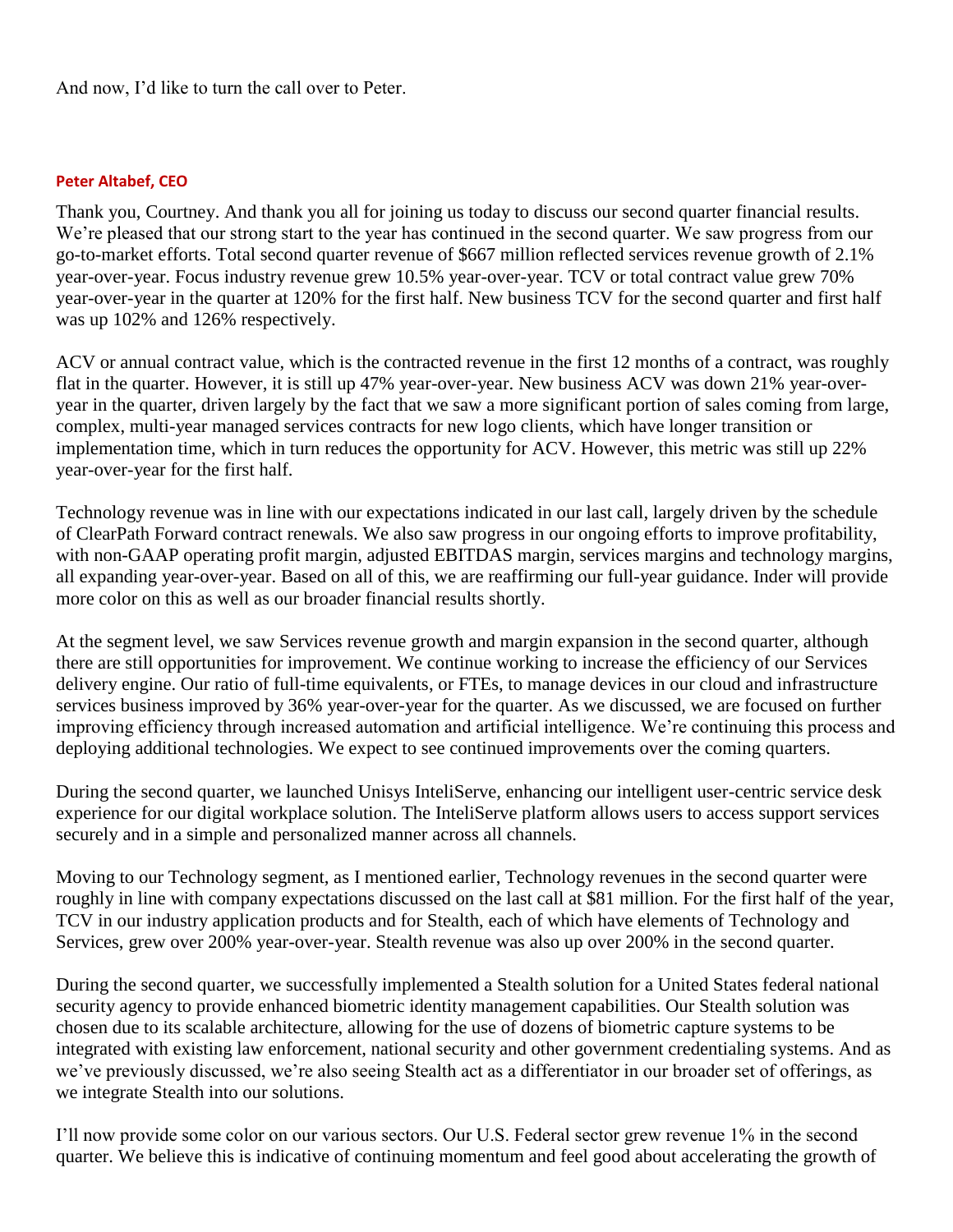revenue in this business this year. Digital government transformation continues to be an important trend in the U.S. federal government and the public sector overall. The President's management agenda published in March 2018 identifies cloud adoption as a key driver for federal IT modernization and a critical enabler for improving the ability of agencies to work on behalf of the American people.

During the second quarter, we launched Unisys CloudForte, which is our new cloud – which is our new brand for cloud solutions to enable accelerated digital transformation for our clients. CloudForte provides a comprehensive set of consulting and managed services offerings to help accelerate and secure movement and management of data and applications to and in public and hybrid clouds. It's available now for federal agencies and will be rolled out more broadly to public and commercial sector clients by early next year.

We have already had some early wins with this offering, and it is also helping differentiate us on broader deals. For instance, we signed a contract with the General Services Administration's Public Buildings Services to provide IT support such as agile application development, SecDevOps, and mobile and cloud platforms. And we believe CloudForte was one of the key reasons why we won.

Our Public sector revenue was down 9% year-over-year for the quarter, but services revenue in public grew year-over-year, and the sector was impacted overall by technology renewal timing. This is a quarterly timing issue though, and we expect the sector to grow overall for the full year supported by growth in both services and technology. This full-year growth is expected in part due to the same trend I just noted with respect to federal.

We've recently signed a large number of modernization work contracts with state governments, including Kansas in the fourth quarter of last year and the states of Georgia and Hawaii in the second quarter of this year. These contract awards demonstrate that our digital government transformation offering is resonating with state governments.

The State of Kansas contract also highlights the value of our partnerships, as we worked with Amazon Web Services, Microsoft Azure and Dell EMC to provide IT services in a hybrid cloud environment. As expected, security is a key element in our digital government transformation offering.

Our Commercial sector had a strong second quarter with year-on-year revenue growth of 12%. The infrastructure modernization theme also carries to this sector. During the second quarter, we announced a contract with Nexa Resources in Latin America to modernize the global mining company's information technology architecture. Unisys is helping Nexa to find new agile business processes and enable creation of digital infrastructure that uses the public cloud to connect both existing and new mines for increased operational efficiency and lower operating costs.

In Financial Services, revenue was down 6% year-over-year driven mostly by the timing of technology remewals. We have been focused on expanding the scope of our business in this sector to see better balance between services and technology revenue. And during the quarter, we signed a number of new logo and new scope services contracts. The largest of these was with a leading U.S. financial services holding company for a range of infrastructure and IT services, including desktop support, service desk, data center and network management design to improve the efficiency of their day-to-day operations and service management expertise.

Finally, again, we feel good about our continued progress in the second quarter, and we believe we're on track for our full-year 2018 guidance, which Inder will provide more color shortly.

On a more personal note, I'd like to thank Tarek El-Sadany, our Senior Vice President of Technology and Chief Technology Officer, for his service to the company. As we recently announced, Tarek will be leaving at the end of August to pursue CEO opportunities. Tarek has been tireless in his efforts to advance our company, and his influence has helped strengthen the role of software and software-led services in growing our revenue and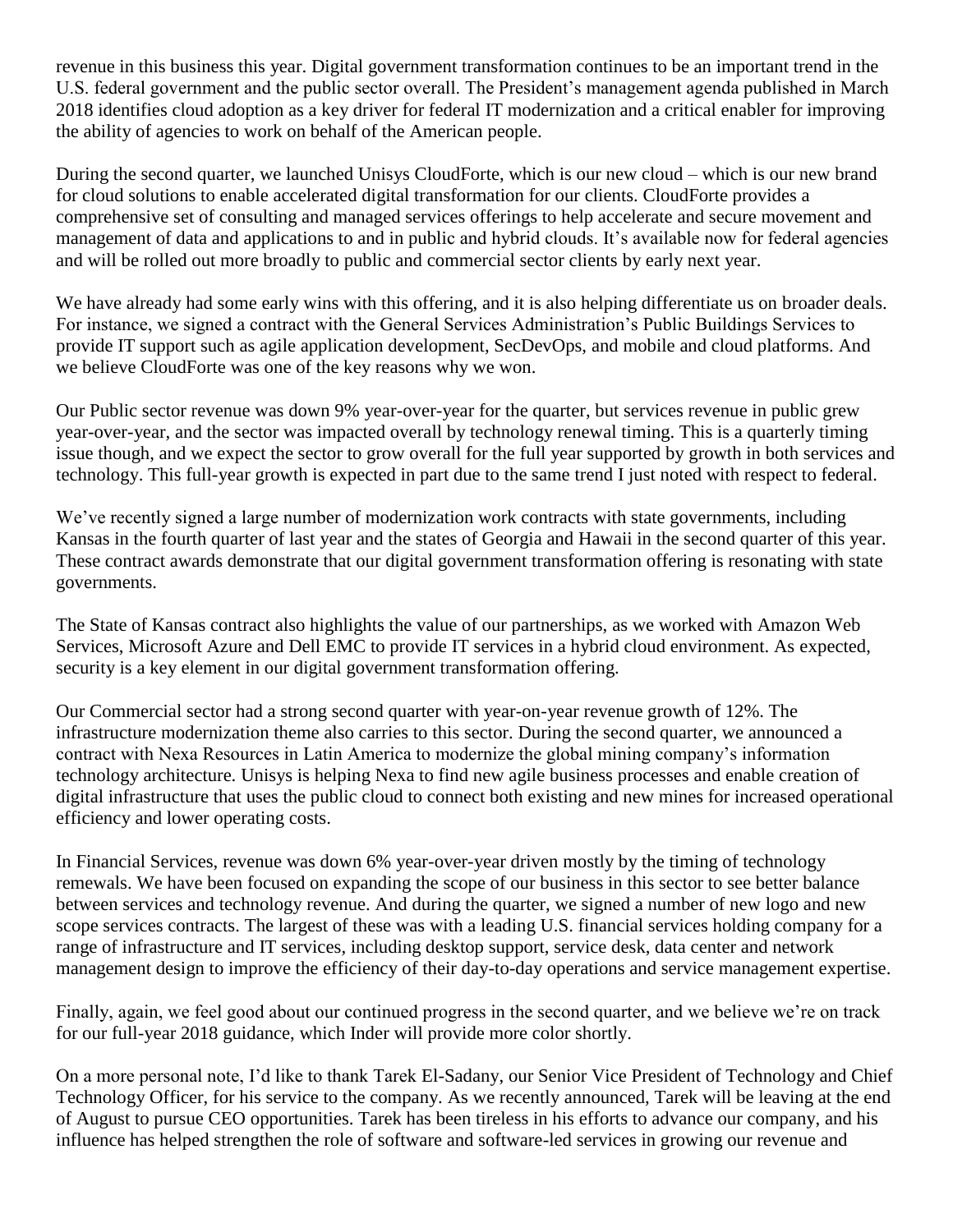margins. We are excited to welcome Vishal Gupta, who will succeed Tarek in his role. Vishal and Tarek will work together over the month of August to transition responsibilities.

And with that, I'll turn things over to Inder.

## **Inder Singh, CFO**

Thank you, Peter. Hello, everyone, and thank you all for joining us today. We are very pleased with our strong results for the second quarter, which I'll discuss in more detail. In my comments, I'll discuss both GAAP and non-GAAP results and provide color for our key business drivers.

Let me begin by covering some key financial takeaways and then provide additional detail. As Slide 7 shows, we saw strong performance across the spectrum for the company overall, and we continue to make progress against our goals, including within our Services segment during the quarter.

For Unisys overall, Q2 marked the third consecutive quarter of reported revenue growth. Total company revenue for the second quarter was \$667 million, up slightly year-over-year, helped by 2.1% year-over-year growth in our Services segment, while Technology performed in line with our expectations.

The company's GAAP operating profit margin was 8.1%, an expansion of 860 basis points compared to the same quarter last year. Non-GAAP operating profit margin was 8.3%, which expanded by 440 basis points year-over-year. Adjusted EBITDA margin was also up in Q2, reaching 14.8%, which is 470 basis points higher than last year.

In our Services business, as I noted earlier, we saw revenues grow by 2.1% year-over-year. This marks the first quarterly growth in the Services segment since 2014. Our Services backlog grew 27% year-over-year to \$4.6 billion, marking the third consecutive quarter that we have seen year-over-year growth in this important metric.

Additionally, Services gross margin expanded by 240 basis points year-over-year to 16.5%. We also saw expansion in our Services operating profit margin of 480 basis points, which was partly helped by a gain on the sale of our property in the UK. Additionally, our Technology revenue in the second quarter performed in line with our expectations, which we had discussed last quarter, with revenues coming in at \$81 million.

Importantly, as we have said previously, our pension liability benefits from rising discount rates and we are encouraged by the movement we have been seeing on this front and the positive impact we are starting to see on our internal calculations. While we only formally report our pension estimates on a year-end basis, we are pleased that our deficit would have improved if measured as of June 30 according to our actuarial advisor's estimates.

Turning now to Slide 8, I have already covered the revenue and margin trends. So I won't repeat those here. Our GAAP net income was a positive \$3.8 million in the second quarter compared to a negative \$42 million in the second quarter of last year. Our Q2 earnings per share on a diluted basis was a positive \$0.07 compared to a negative \$0.83 in the same quarter last year.

You can also see on the slide that non-GAAP EPS was positive \$0.39 compared to \$0.06 in the prior-year period. We have completed our restructuring program that had been announced back in 2015. So we did not record any material restructuring charges against that program this quarter.

Turning now to Slide 9. This shows trends by geography and sector. I will start on the left hand side of the page, which shows revenue by geography, and I will note that as you can see, our total revenue was helped by currency this quarter. As the slide shows, all regions were up or flat on a year-over-year basis, except EMEA.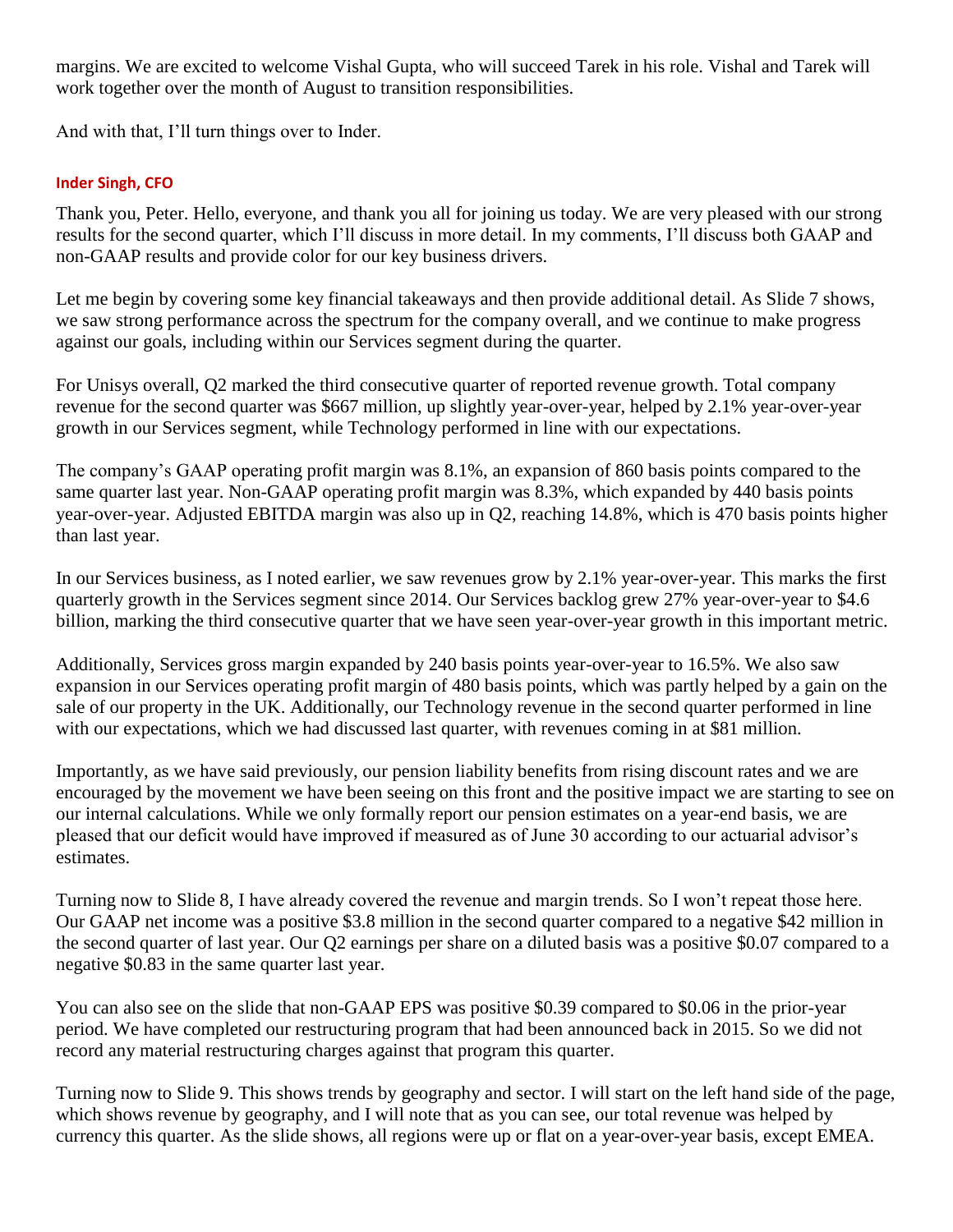While EMEA did see mid-single-digit growth in services, the Tech segment faced a tough year-over-year compare in the geography.

We are particularly pleased to see the U.S. and Canada region be stable on a year-over-year basis, as this has been in the market in which we have seen the most competition, but we have recently recorded some notable contract wins. We also grew in both the Latin America and Asia Pacific regions. Latin America revenue grew 2.5% year-over-year and Asia Pacific grew 9.3%, supported by double-digit growth in Services. On the right hand side of the page, you see the sector performance, which Peter has already discussed, so I won't repeat that.

Please turn to Slide 10 for our segment results. As we have said, we saw year-over-year improvement this quarter with respect to Services revenue, margin and backlog. We saw significant expansion at the gross margin level for Services, since we have been focused on improving the efficiency of the delivery engine within that business. I already noted our Services backlog growth of 27% year-over-year to \$4.6 billion. Of this amount, we expect approximately \$600 million to convert into revenue in the third quarter of 2018.

On last quarter's earnings call, we said that we expected to see our Technology revenue be approximately \$5 million lower sequentially in Q2 due to renewal schedules. Our results for the second quarter were approximately in line with the expectations we laid out on that call, with revenue for this segment coming in at \$81 million.

In Q2, Technology operating profit margin expanded by 960 basis points year-over-year to 45.1%. As we look to the second half of the year, we expect to again see the typical trend of the fourth quarter being the strongest for the Technology business.

Turning now to Slide 11, which provides more detail on cash flow. As you can see on the slide, operating cash flow improved this quarter by \$37.5 million on a year-over-year basis. Adjusted free cash flow for the quarter also improved by \$39 million compared to the second quarter of last year. These improvements were driven in part by the significant increase in the year-over-year adjusted EBITDA. Additionally, CapEx was largely consistent with the prior year's quarter.

Our working capital initiative, which we launched in 2017, continues to help us keep a sharp focus on operational efficiencies. As an example, we saw our DSOs improve by eight days year-over-year. This initiative is ongoing, and we expect to see an additional improvement of approximately \$40 million by the conclusion of this initiative between now and 2019.

With respect to our full-year guidance for 2018, we are reaffirming the financial guidance that we provided at the beginning of this year. For a full-year non-GAAP adjusted revenue, we are reaffirming our guidance range of \$2.7 billion to \$2.825 billion and our range for GAAP revenue remains \$2.75 billion to \$2.875 billion, representing flat to 5% growth.

As we noted last quarter, although we cannot predict macro factors or even operational items such as tech deal slipping by a few weeks, we believe that there is a strong chance our non-GAAP adjusted revenue should grow for the full year of 2018. We are also reaffirming our guidance of 7.75% to 8.75% for non-GAAP operating profit margin. On a GAAP basis, this range would be 9.5% to 10.5%. And lastly, we are reaffirming our guidance for adjusted EBITDA margin of 13.7% to 14.9%.

To help you with your modeling for the second half of 2018 with respect to the third quarter, we would remind you that this is usually our seasonally lower quarter for Tech revenue and the fourth quarter is the stronger quarter. We expect a similar second half seasonality this year. In addition, a few of our new Services contracts will be in ramp-up mode during the third quarter. So we expect company non-GAAP operating profit margin for the third quarter to be approximately 6%. Of course, as I already noted, we are reaffirming all full-year guidance, including operating profit margin.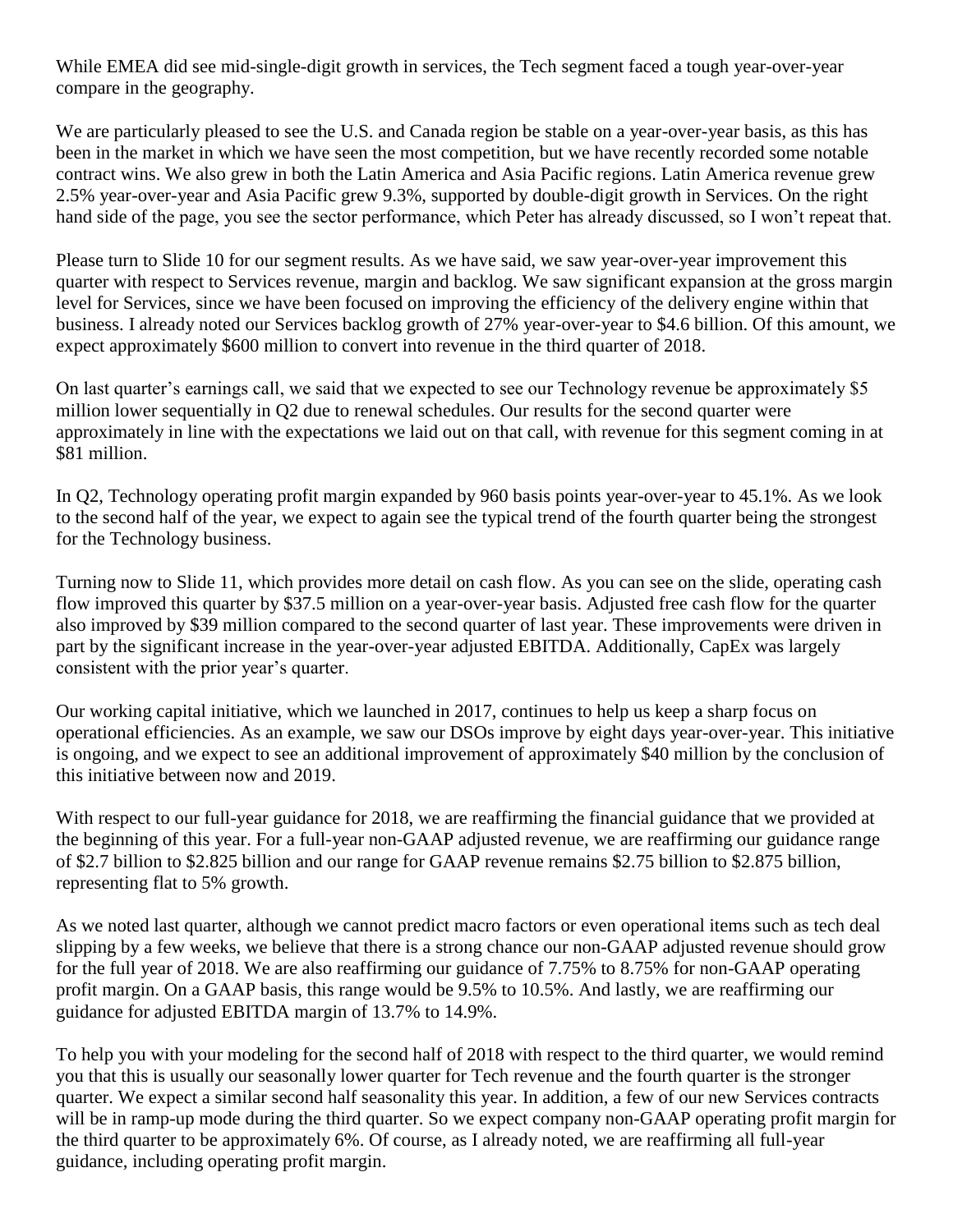We are pleased with our financial performance for the second quarter, which marks yet another important step in our continuing transformation of the company. This quarter, we saw our Services revenues grow and margins expand, and we also saw our Tech margins improve year-over-year. We believe that the progress we have made in our business in the first two quarters of this year positions us to achieve our full-year goals, and we are continuing to maintain our sharp focus on delivering results over the second half of the year.

With that, I'll turn the call back to Peter.

## **Question & Answer Section**

**Operator**: Thank you. And we will now begin the question-and-answer session. And our first questioner today will be Frank Atkins of SunTrust. Please go ahead with your question

**Q – Frank Atkins – SunTrust Robinson Humphrey, Inc.:** Thanks for taking my questions, and congrats on the quarter. Wanted to ask around technology solutions. As we look at margins for the quarter were very strong, can you talk about some of the reasons for that in the quarter? And as we look at the back half of the year, can we expect some of the margin strength in that segment to continue?

**A – Inder Singh – Unisys Corp.:** So I can begin. We had a strong quarter in this quarter. We had a strong software mix in the quarter. As you know, we have a continuing shift of our business into more and more software. We believe that as we go into the next few quarters and beyond, we'll continue that focus. And what we did see in this quarter was a higher mix of software than we had anticipated frankly. So we're pleased to see the improvement.

The other thing that drives our Technology margins, as you know, Frank, is volumes. So, as you know, we have fixed costs associated with that business. And we would expect that as those Tech revenues show in at the higher volumes, we end up seeing a higher margin as well. So two things contributed. Number one, mix; and then number two, volume.

As we go into the second half of the year, to answer your – the other part of your question, Frank, we do see this year Q4 being a strong quarter for us as well, as a percent of the total year, as it has been in other years as well. We're actually pleased that in the first half of this year, we did quite well with respect to our goals for Technology, and we do expect that the momentum will continue. I would expect that the comments around Q3 that I made would probably mean that we might see the Q3 Technology revenues be a bit lower, as I mentioned, and Q4 be stronger. So you'd expect margins to track to that as well, again driven more by volumes than anything else.

Does that answer your question, Frank?

**Q – Frank Atkins – SunTrust Robinson Humphrey, Inc.:** Yeah. That's very helpful. Thank you. Second question, I wanted to ask around the pension. You said you took a look at it at midyear here. Could you comment on kind of the status as we look at the pension, given some of the interest rate ups and downs? And what is the anticipated cash outflow for the year?

**A – Inder Singh – Unisys Corp.:** So, as you're aware, just to take the first part of your question, the discount rate that we use to value our pension liability in our GAAP financials are set once a year on December 31. And we're going to continue that practice. Based on current market conditions and updating both the discount rate and asset valuation performance, the company conducted what I'll call a what-if analysis, Frank, just to see if we had valued it as of June 30 what it might look like. Again, it's a what-if. This is not something we plan on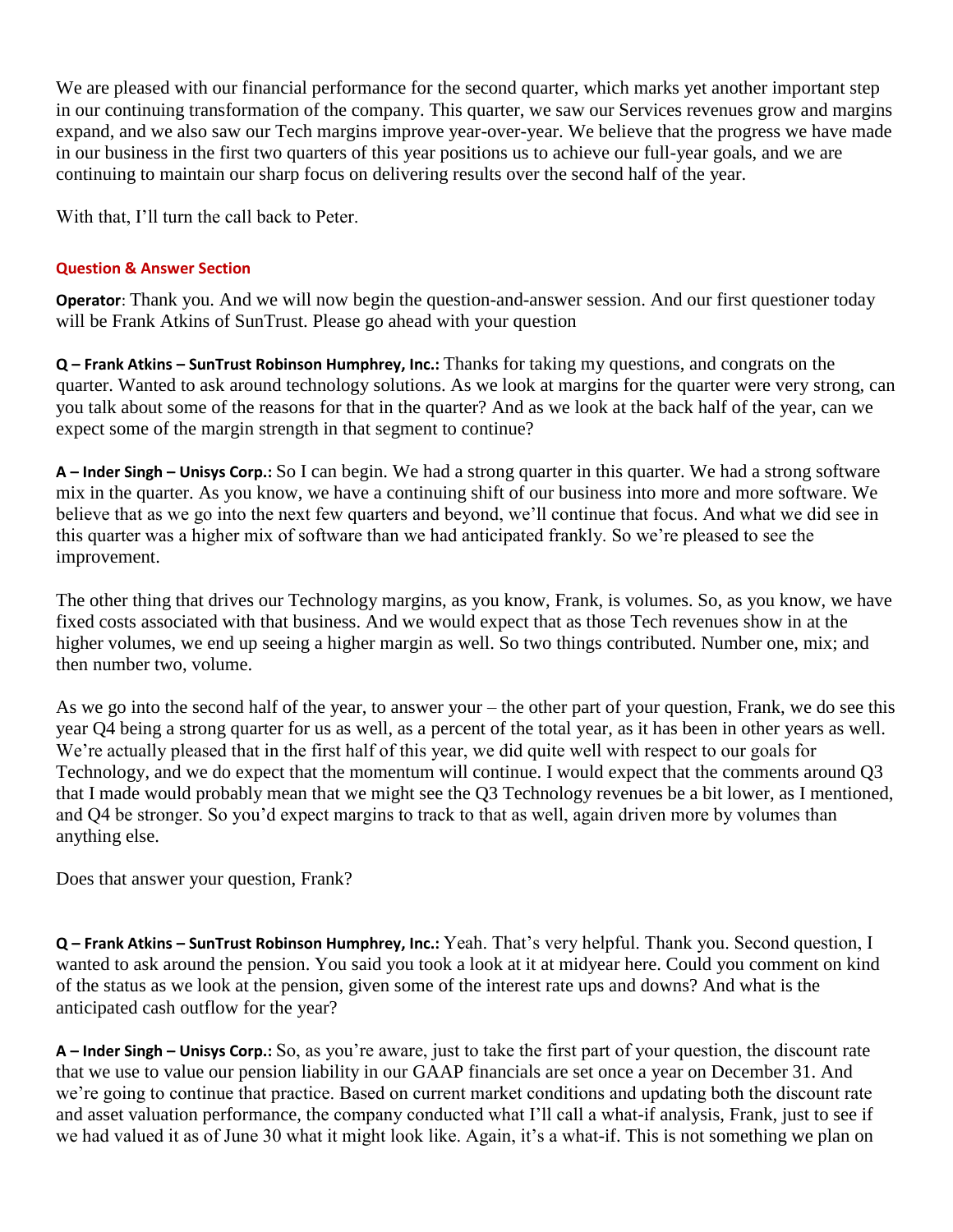doing every quarter. But because of the rate movement that I think investors have been asking about and seeing, we thought it might be helpful to just see where we would be if we were to look at it as of June 30.

Although it would not be appropriate to update our financial statements at this time, we were pleased to observe that based on the current valuations, the estimated unfunded – or under-funded GAAP liability would have improved by approximately \$325 million compared to what we reported at year-end 2017. That's about a 19% improvement relative to where it would have been at the end of last year. This favorability, Frank, was really primarily driven by discount rates. I would point out that at the end of 2017, we already reported an improvement of about \$390 million to the deficit. We will do the calculation at the end of this year and that really will be what we will show in our financial results.

So take this for what it is, which is a what-if at midyear. But sort of 18% improvement at the end of last year and at least as a valuation on June 30, our GAAP unfunded liability position would have improved another 19% or so.

**Q – Frank Atkins – SunTrust Robinson Humphrey, Inc.:** Okay. Great. That's helpful. And then last one for me, very nice performance in business process outsourcing. Can you talk about some of the demand drivers there and what you see going forward?

**A – Peter Altabef– Unisys Corp.:** Yeah, Frank, I would. And thanks again for the question. By the way, you asked a second question, which I want to make sure that Inder touches on. So I think, Frank, going back to your last question, you had asked about the pension liability expense for this year. Is that right?

**Q – Frank Atkins – SunTrust Robinson Humphrey, Inc.:** That's correct, yes.

**A – Inder Singh – Unisys Corp.:** Yeah. So the number for this year is actually on the slides, on slide 14, Frank, for 2018. It's \$147 million. That's the cash contribution.

**Q – Frank Atkins – SunTrust Robinson Humphrey, Inc.:** Okay. Great. Thank you.

**A – Peter Altabef– Unisys Corp.:** Okay. So, on the BPO question, Frank, BPO will vary as a percent of revenue between 7% and 9% of our business. It was up at the 9% for this quarter. And we have never actually said that the BPO team was – if you will, it's not in that strategic mix, but that doesn't make it unimportant. It's actually quite a nice niche business for us. And niche is the operative word.

We do BPO in select geographies and really in where we think we can add value. So it's a good margin business for us and it's a solid business for us. But it's a niche business. So that includes financial services in the UK, in the Netherlands, in government in the Philippines as well as the financial services in the Philippines, as well as work in Malaysia.

So that's kind of where we do that work. We do have some opportunities to grow that work, particularly in the Philippines. One of the contracts we signed last year is an extension and expansion of the work we do in the Philippines in the government sector. So I tell you – as I said, it does vary between 7% and 9%. It was

**Q** – **Joe Vafi** – **Loop Capital Markets LLC:** Hey, guys. Good afternoon, and good progress. I was wondering just – first on the top-line guide, just kind of looking at the dollar appreciating here over some of the other currencies out there and a reiteration of the guide against that stronger dollar, I was wondering if there's an implication to what the constant currency revenue growth rate for the second half is going to be if it's actually going to be a little higher than the previous guide given the reiteration of the kind of as-reported guide. And then I have a follow-up.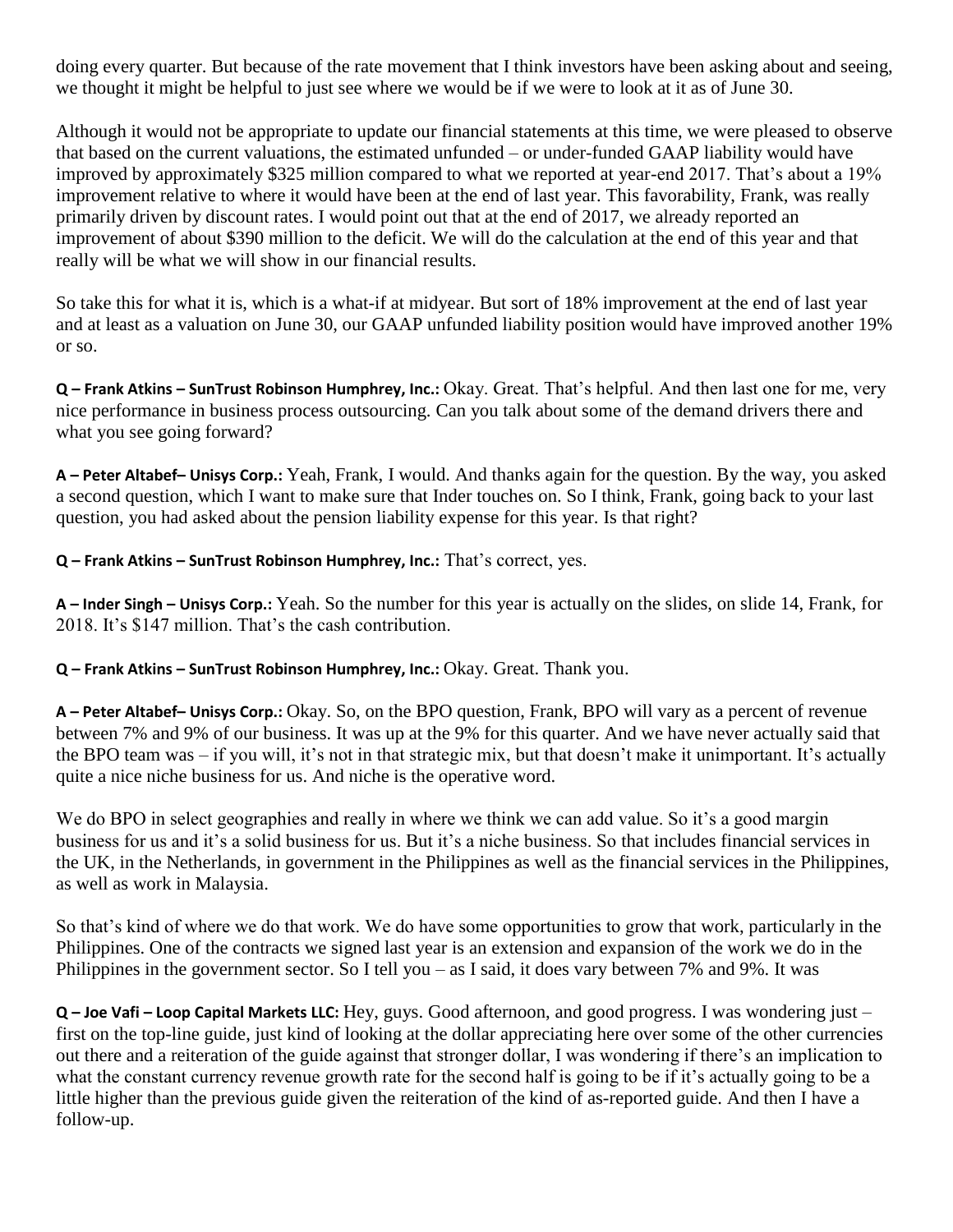**A – Inder Singh – Unisys Corp.:** We are – I'll start, Joe. Thanks for the question. We continue to moderate currencies. They tend to be pretty volatile, as you know, especially with Brexit and things like that. Our planning assumption for the year is that it would remain a 0% to 1% type of a headwind for the year. It could turn into a favorable situation, of course, depending on which way currencies go.

As you saw in this quarter, Latin America currencies moved in the opposite direction of EMEA currencies. Really hard to predict. But it's sort of in the 0% to 1% range. But it could go either way frankly, plus or minus. So we are assuming for conservative purposes that it's basically a flattish contribution for the full year.

**Q – Joe Vafi – Loop Capital Markets LLC:** Okay. And then I know, Peter, you were talking about some continued efforts on ClearPath renewals. And I was wondering if I can get a little more update there. I mean, clearly that's a key part of the Technology revenue line still and there's a lot of good margins there. And it would be interesting to get an update on maintaining the base there.

**A – Peter Altabef – Unisys Corp.:** Joe, I would say the work on maintaining the base is going along very well. We have a very high renewal percentage. The work done in terms of the roadmap for ClearPath Forward over the last several years, I think, has given a lot of encouragement to the ClearPath customers that we are growing and evolving with them if not ahead of them in some cases.

So the work done to create multiple languages, adding Python as a development language, which will occur by the end of this year. We've already released additional modules of our software series for ClearPath, which allows ClearPath to be used in a cloud environment. It's interesting I will tell you. I've been at some client meetings where the clients have said, look, we love that cloud stuff, we love the virtualization for other people, but please tell us that you're still going to offer ClearPath in a dedicated stack with hardware associated with it.

And so the answer is, yes, of course, we will. But we do think that there's a lot of interest and we're seeing a lot of interest by clients in the virtualized cloud-enabled version of ClearPath. So that development is ongoing.

And then finally, while we have traditionally had very good margins in our warranty and maintenance work for ClearPath, that effort we really focused on starting about a year-and-a-half ago in ClearPath Forward services has been one of the fastest-growing services lines we have in the company. It comes with higher margins than typical because it is related to our software. And it continues to grow.

We expect the growth this year to be in the high-single digits. And that not only helps our top and bottom line, but it has proven to be a key enabler in keeping ClearPath sticky because we are basically offering to do them the services work around our clients applications for them. So we really haven't hit this with one silver bullet. We've really hit this with a whole kind of slew of efforts to make sure that we're satisfying our clients. And I would tell you the results are encouraging.

**Q – Joe Vafi – Loop Capital Markets LLC:** That's great. And then, maybe just one final one. Maybe this one's for Inder a little bit. Just on the CapEx and what is – what's going on there. Anymore color as to where those CapEx items or where that money is exactly is going to? I know there were some larger items in the first Q related to your JV in the UK, but just kind of looking at overall capital intensity of the business and is it going down and just some more color on the CapEx overall. Thanks.

**A – Inder Singh – Unisys Corp.:** Sure. So let me address the JV first because I think that's a great question. And I appreciate the opportunity to address it, Joe. As you know, the JV is called iPSL. And as we've talked about in prior quarters that JV was doing a systems upgrade to its operations. It was doing a reconfiguration of the way it handled operations, reducing the number of facilities in the UK, et cetera.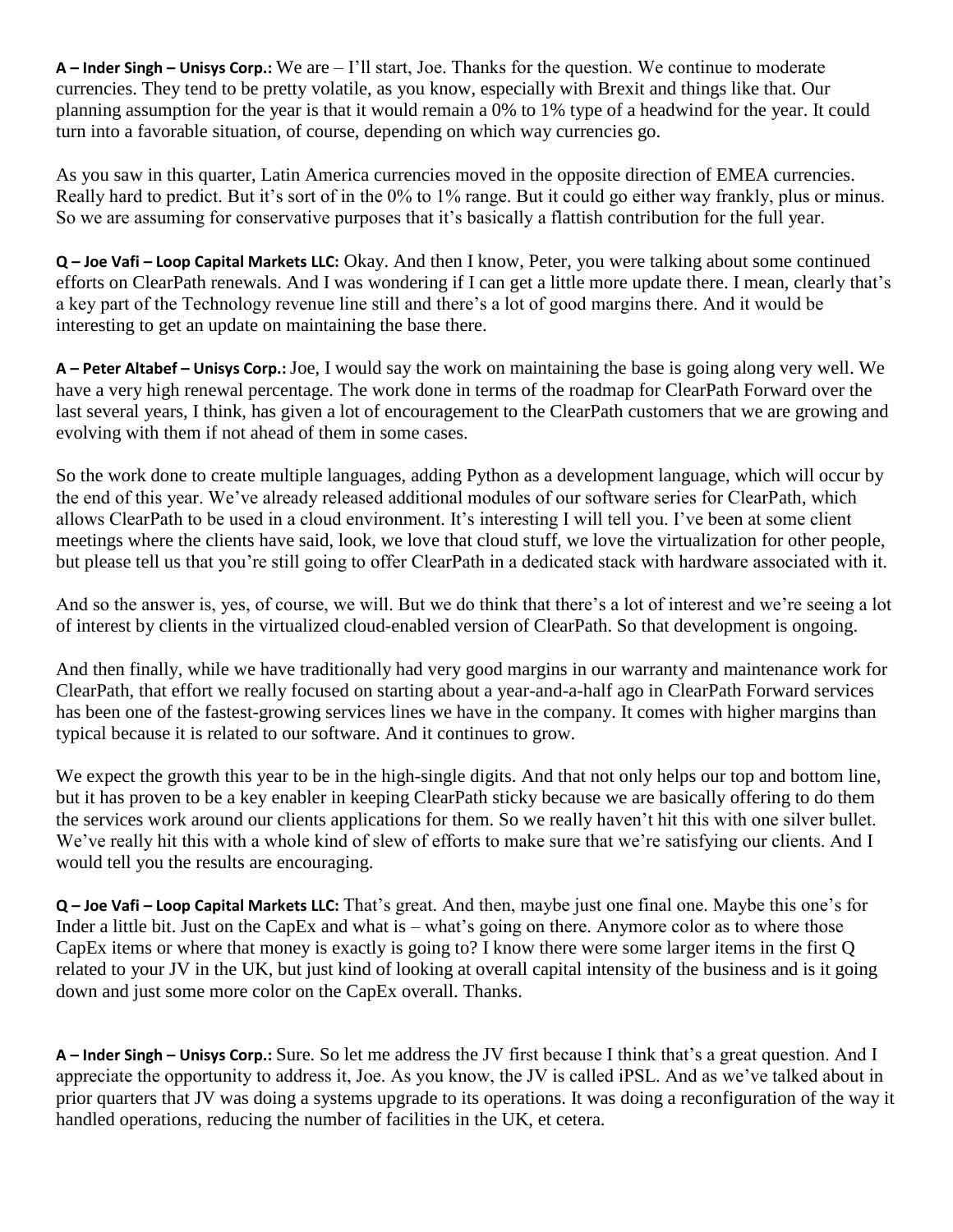And so that was causing us to spend on CapEx to do some of those upgrades. And the first quarter, for example, was around \$14 million, and the second quarter is about \$11 million. And as you know, we get reimbursed for these. It just happens on a one-month lag basis. It doesn't happen sometimes in the same quarter. But the back end of this year, we expect those volumes to drop substantially. So we're thinking low-single digits may be in that range and in terms of millions of dollars. So, much less spend going forward.

As far as our very sharp focus on PP&E as a CapEx item, we continue to maintain that. Peter and the operations teams continue to look at facilities consolidation. We expect there's more opportunity there over the coming quarters. And so we do think that there's some room for that to move down. On the R&D side, which is the capitalized software that you see, and you know that we have been spending more on capitalized software as a company over the last few years principally because we've been launching new products, we've been upgrading Stealth, introducing new features in Stealth. Same thing in terms of cloud enabling our ClearPath Forward business.

So we did spend a little bit more on capitalized software, which as you know gets capitalized until revenue recognition begins and the product is [indiscernible] (38:45). So we do expect that that to have a future ROI, but that is an investment we have chosen to make at this point in time.

We manage the business from a CapEx standpoint, from a working capital standpoint, from an EBITDA standpoint. So read that to mean from a cash flow standpoint. And as we look at a little more spend on CapEx, we're looking at a little more opportunity on working capital. So our cash flow outlook, as we think about it although we've not guided to that, we do manage that very closely and we do not see changes in that from where we started the year.

**Q – Doug Thomas – GAMCO Investors, Inc.:** Inder, I want to ask you, it seems like you have a pretty good handle on or – at least are being much more able consistently to sort of be predictive in a consistent fashion so that, for example, I mean, I noticed this quarter you pointed out some pluses and some minuses, and the minus in Financial Services and the minus in the Public sector non-federal business is the – are you feeling pretty good about the structure of the business in terms of your ability to provide guidance, which actually is for several quarters in a row now has come – has kind of been on the mark?

**A – Inder Singh – Unisys Corp.:** Thanks for your kind comments, Doug. As you noted, this is the third year of giving financial guidance in a row now. The last two years we provided guidance. We reiterated it over the course of the year. And then the – really the business teams were very good in executing to their business plan. And so we were able to deliver on the financial guidance. This year, we provided guidance in – now two quarters in a row, we've sort of reconfirmed that guidance for the year.

So we feel pretty good. I think that the credit really goes to Peter and the entire senior leadership team. I would tell you that everyone is very focused on execution. And this is now all about execution. Right? The restructuring plan that was begun in 2015 is behind us. So what we needed to do by way of sharpening our focus on the business, sharpening our focus on the cost structure, and as well as being able to now predict the business in some way as we think about the back end of this year, I'm very proud that the team, including the finance team, has really stepped up.

We do think that there are always things that can go against you and things that can go in your favor. So we are managing a portfolio. And our job is to make sure that we continue executing that overall portfolio. Something may go in our favor, something may go against us as long as we keep to that overall focus of what we are trying to drive to in terms of growth of the top line, expansion of operating profit margin, expansion of EBITDA than – I feel pretty good about where we've come so far. We've come a long way. There's more to do.

I won't tell you that there's no more operating efficiency opportunity. There is. We think we can keep driving operating efficiency in the coming quarters and years. But that is the journey we have been on. And we feel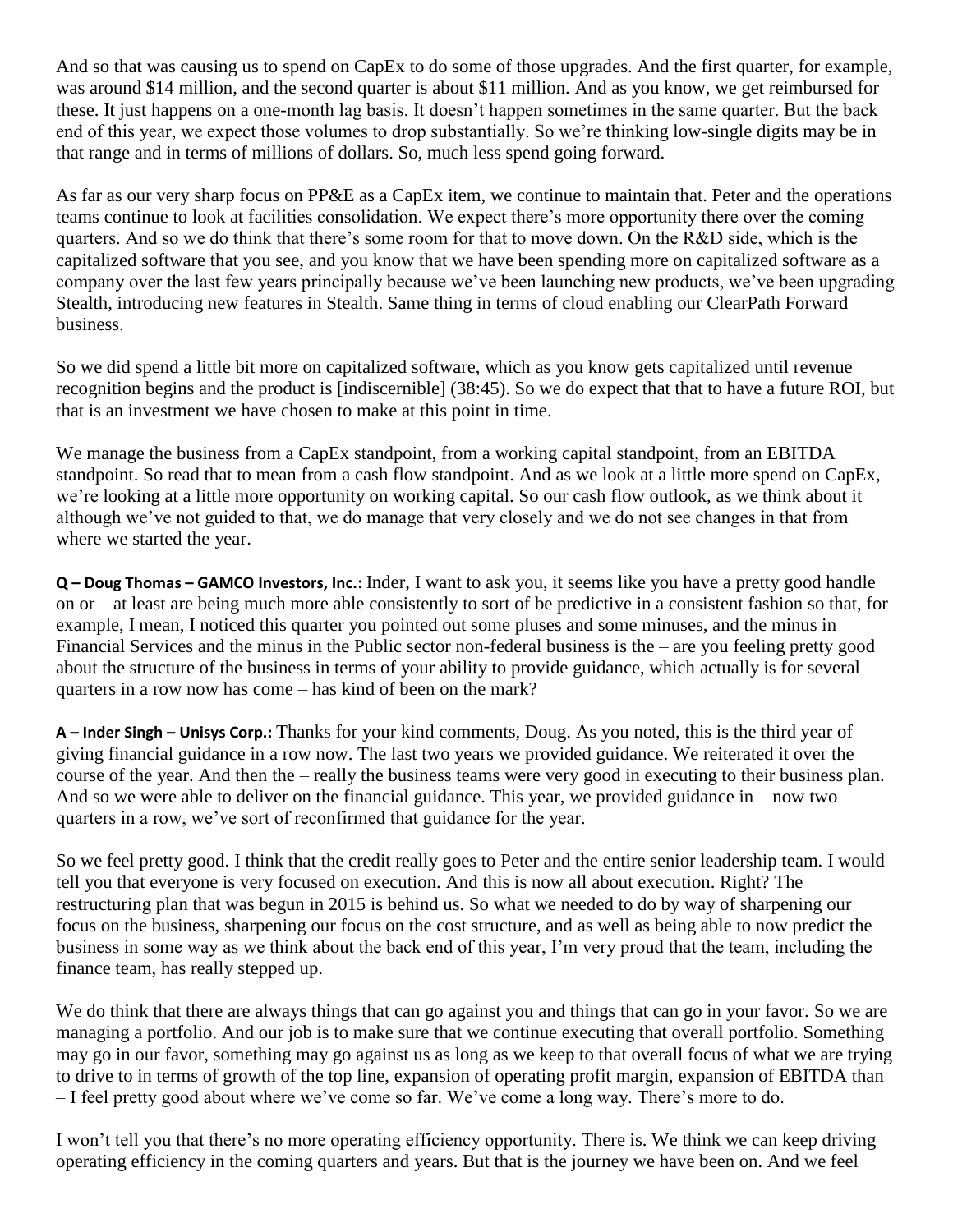good that we are starting to see growth in our Services business, margin expansion in that Services business, and then the Tech engine continues to fire. So I'll pass the phone to Peter in case he wants to add to those comments, but that's how I see it from my vantage point.

**A – Peter Altabef – Unisys Corp.:** Well, I agree with everything that Inder said, the reference to me notwithstanding. Our finance team and the business teams that work with the finance team, have gotten I think much more better at analytics over the last couple of years. But just a couple of additional color to that. Regardless of how good we get in the analytic side, there is – there is particularly in our business an element of lumpiness.

The Technology revenue is inherently – or the software revenue is inherently more profitable with higher margins than most of the Services revenue. And those contracts are – can be sizeable and can be lumpy. They can be signed in one quarter versus another quarter. Usually all of that happens inside a year. Sometimes the quarter is at the end of the quarter, and so it could be on either time. So, Doug, I appreciate your comment. You're exactly right, and Inder is right. But no amount of analytics is necessarily going to be able to decide what happens if a contractor too gets moved from one quarter to another. It just kind of the luck of the draw.

I do want to go back to a comment that Joe made or a question that Joe made because, Doug, you mentioned the Public business and our analysis of the Public business. And Joe mentioned capital intensity. There is a relationship between those two. Our Public business revenue did decline year-over-year this quarter. I mentioned that that was really on the Tech side.

On the Services side, it actually expanded. We see the Services revenue in Public expanding over time very nicely. I mentioned contracts that we had recently won in the State of Kansas, in the State of Georgia, and in the State of Hawaii. We're very engaged in terms of our deal pursuits in other U.S. states. We have very active opportunities in other parts of the world in our Public sector.

And then speaking more broadly about the government sector, we feel very good about our Federal business and the contract wins we have in the Federal sector. So that's – depending on the quarter, that's 43% to 45% of our revenue, and it is very good revenue but it's different. So from an analysis standpoint, the Federal revenue is relatively low on capital because the federal government doesn't really ask you to spend a lot of money on capital.

In the Public sector of all of our sectors between Financial Services, financial – excuse me – Commercial and Public, the Public sector is probably the most capital intense because you're still working with state and local governments and with other governments that actually want you to spend more capital so that they can spend less on capital. So depending on exactly where that growth comes from, if it's in Public, it's going to be more capital intense. If it's in Federal, it's going to be less capital intense. And the truth is both areas are growing for us now. And we expect that to happen in the future. So there is an interplay between CapEx and exactly where we get that growth.

**Q – Doug Thomas– GAMCO Investors, Inc.:** And that's great. I appreciate that. Just a follow-up of my – the natural follow-up question from my vantage point is, on the state side, it seems to me that the states are woefully behind. I mean, I'm happy to see you guys – I was happy to see you guys stand up CloudForte. I just feel like there's so much opportunity on the state side. They're woefully behind in terms of migrating to the web. And I just – so moving forward, I'm wondering you have to have sort of received a really good response to some of what you do in terms of marketing that modernization pitch to particularly the state governments.

**A – Peter Altabef – Unisys Corp.:** Doug, I agree with you. It's hard to say when you have a quarter where your Public revenue, which is our state as well as our international, did not increase overall although the Services did. But we are very well positioned in that space, particularly in the U.S. and Canada. I mentioned three of the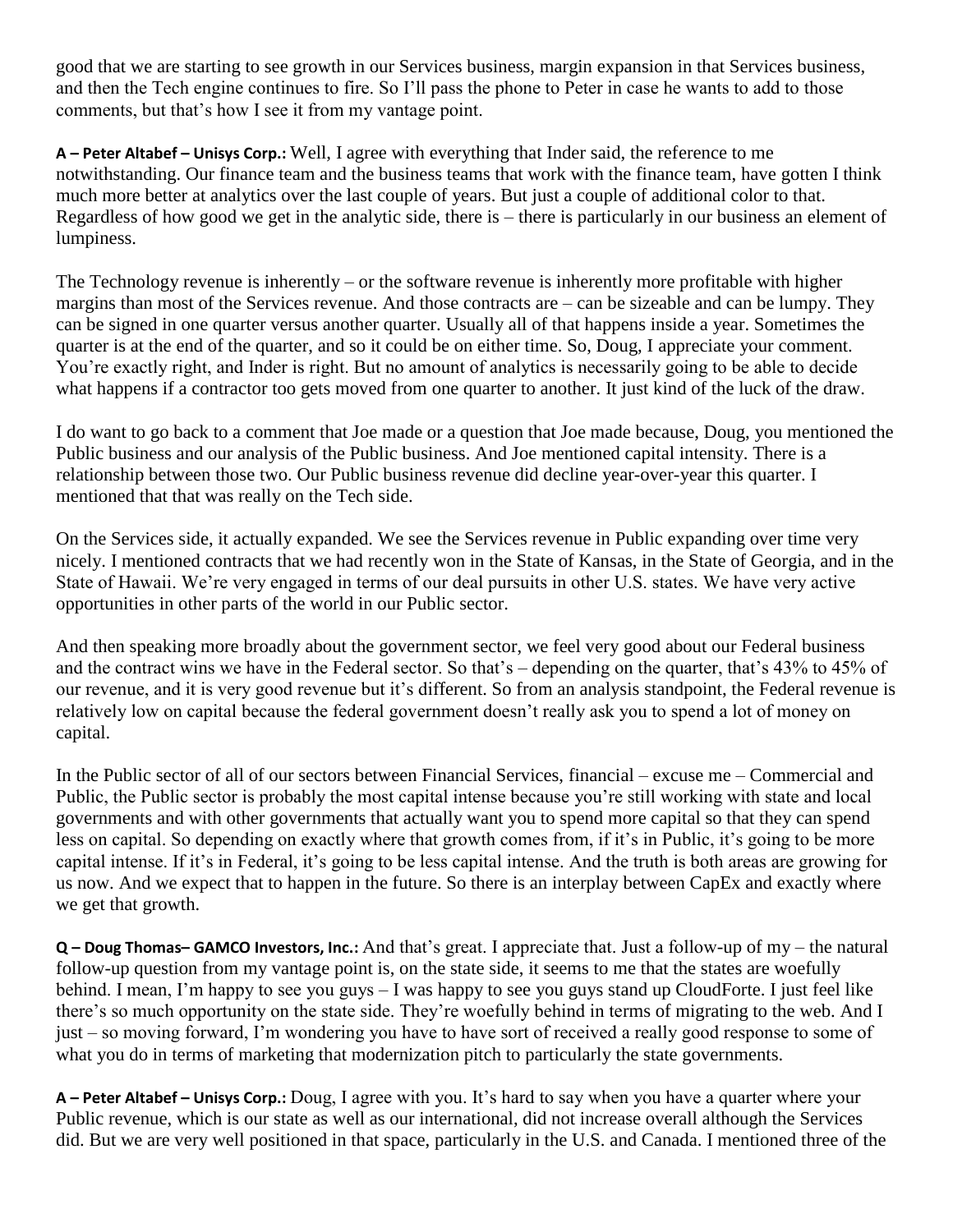states that we have recently won business where we have a good amount of business in other states as well; State of Pennsylvania, the State of New York. I could go on and on.

And we do believe that our message about digital transformation is effective, and it is being effective. And as I mentioned, the pipeline for that business is very robust and our win rates are very good. So, yeah, we think that that is really becoming a source of strength for the company. And as I said, Federal has been a source of strength for several years now. So it's really a need to see the two of them working in concert.

**Q – Doug Thomas– GAMCO Investors, Inc.:** And Peter, just to finish the thought, you speak with obviously a lot of customers, lot of CEO customers I'm sure, and a lot of partners. Can you – would you give sort of a state of the union in terms of from your vantage point what the environment looks like for business spending and the sort of the psychology of the markets your customers are in right now? I don't want to prejudice your view, but I just kind of want to hear from you, what are you hearing from people in terms of their willingness to spend over the course of the next year or so?

**A – Peter Altabef – Unisys Corp.:** Well, obviously, it's mixed. But I would say it's more positive than it has been in a couple of years. Because we have such dramatic tax assets on the books, the tax legislation in the U.S. doesn't directly affect us because of our U.S. NOLs to a significant degree, although Inder can speak to that. It has affected some of our customers. And it has released some more budget spending that is available by our customers. And so that is an indirect positive.

If you break it down by sectors and by focus areas, I think we're in the right places. We just talked about the Public sector. A lot of the work we are doing for governments now is in that hybrid cloud environment. It is working with the Amazons and the Microsoft Azures. But it's also fundamentally transforming state government and digitizing state government, what we're doing in Hawaii around some of our social services sector, for instance.

Financial Services is still the single largest source of IT spend in the world. And those folks are very engaged when it comes to things like block chain. They're very engaged when it comes to things like security. And they are looking now really not only to protect their back office, but they're now looking at next generation, how do they really reach out to customers in a digital way.

In the U.S., we say, well – banks have been doing this for a long time in the U.S. But the majority of our Financial Services customers by number are outside the U.S. And for them, in some countries, that digital revolution is now only kicking in, especially on the customer facing side. So we are in those locations. So I think that bodes well for us.

So in general, I would tell you I think the market is stronger than it has been in a little while. In the U.S. and Canada, I think there is a concern among some users as to how do the immigration changes affect their ability to access labor. I think we're well positioned for that. We've historically had a relatively high percentage of our labor in the U.S. market – in the U.S. Sometimes that's been a disadvantage. Right now it's probably an advantage.

In Europe, and you see – you see Europe as the geography that has been least effective for us in the quarter. And I will tell you that my sense of the market is those providers that are more concerned about immigration in the U.S. are more focused in Europe right now. And that's putting a lot of pricing pressure on European deals. There are a lot of providers chasing those deals.

And we have instituted pricing discipline. I think we're more aware of our pricing than we have before. And I think we have more discipline about what deals we're willing to sign and what deals we're not willing to sign. And I think that that is going to put a little pressure on our European business for a while as long as people are in that market for share.